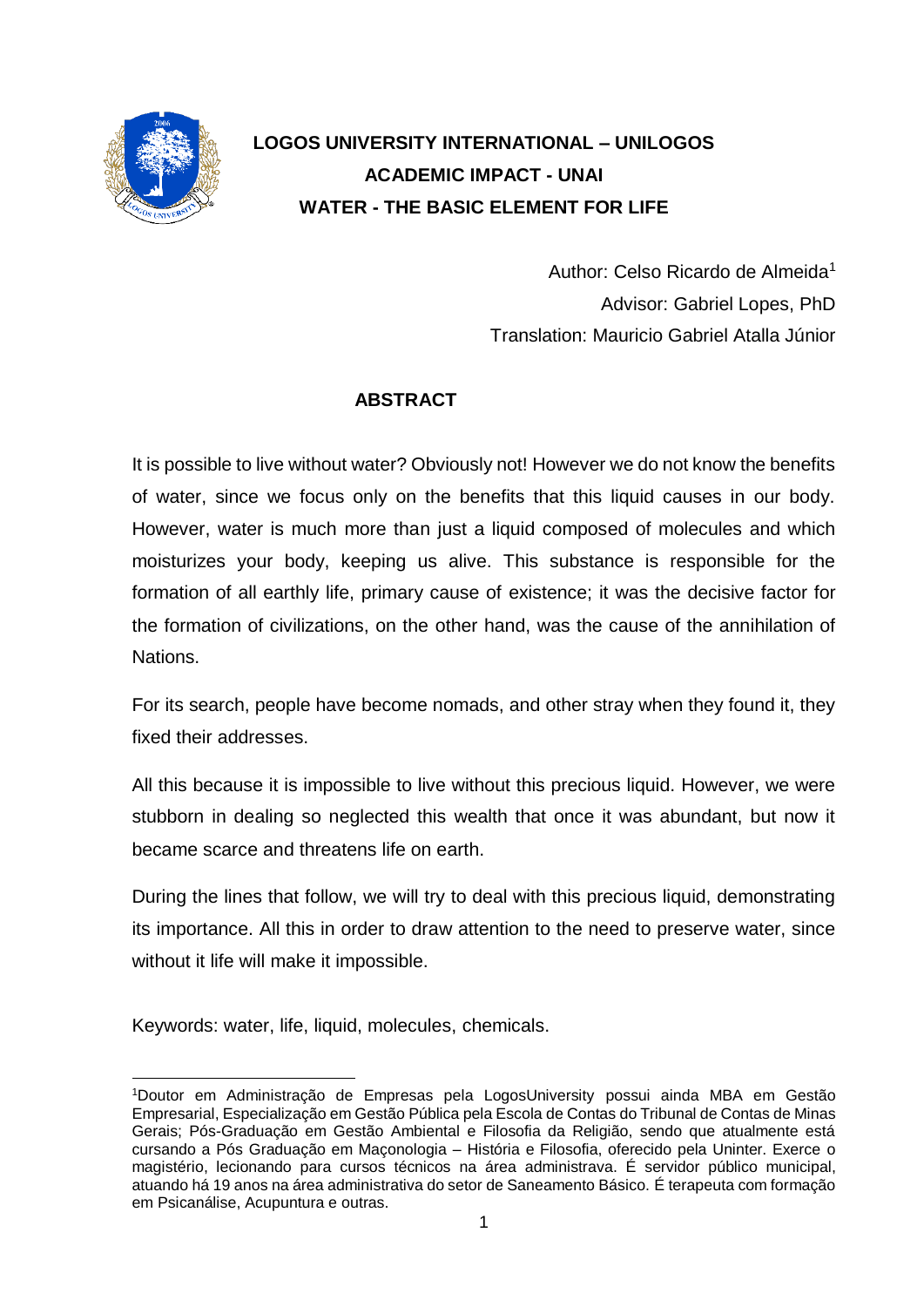#### **1 - INTRODUCTION:**

Water is undoubtedly the basic element for life, and never, however the more advanced it is to science, we will be able to live without this substance, which at first seems so rudimentary and unimportant, but which is vital to all living beings who need it to survive and to ensure the permanence of their species.

We realize that life only became noticeable after the appearance of water, so we concluded that it would be impossible to live on the planet if it were not for this liquid, a fact that explains the absence of life on planets that are in the earth orbit, but there are no traces of water and, therefore, signs of life.

In the course of this dissertation, we will enter the universe of water, and try to explain about its importance, be it for our organism, for economy or for the planet. We will address the importance of water for the formation of civilizations, which in their early days preferred places near rivers or water sources, pointing to large civilizations that have been waterlogged and extinct when their water reservoir has dried or diminished.

All this in order to demonstrate not only the importance of water, but also to draw attention to the problems that will arise if a quick solution to preserve this precious liquid is not sought.

#### **2 – THE RELEVANCES OF WATER FOR OUR LIFE:**

Who has not heard the expression "water is vital for life"?

Undoubtedly, several people must have already said or heard this expression, which is credited to philosophers, scientists and even saints.

However, this assertion, which seems exaggerated, reflects the truth, however, despite the veracity of this sentence, we attribute to it a dubious and incomplete sense, since we erroneously believe that water is vital only for our health and we do not know the other factors that give this liquid its essential characteristic.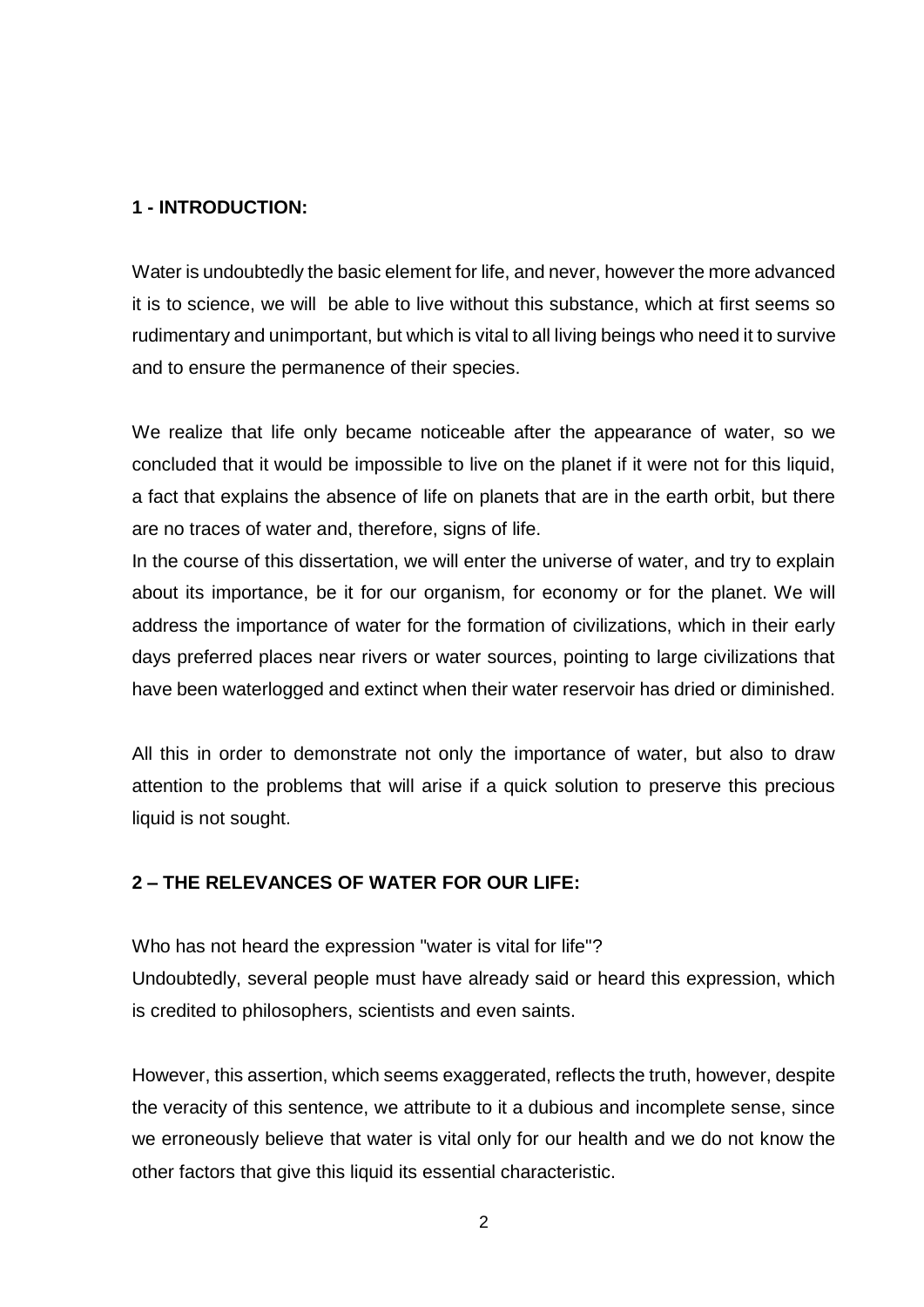And the references to this are so many that there are hundreds of scientists and other scholars who devote themselves to the erudition of water and the phenomena attached to it.

Not with standing this, and in order to exemplify the criteria that make water a basic element for life, we point out, as a reference, the theory that the first forms of life have appeared in water.

In this theory, scientists believe that millions of years ago, the first life forms arose in a water-rich environment in the primitive oceans of the earth, which is why bacteria, fungi, plants and animals of all sorts need water to survive.

This is the theory currently accepted by scholars, which was developed in the 1920s by two scientists, the Englishman John Sanderson Haldane and the Russian Alexander Ivanovich Oparin who, although they did not work together, came to the same conclusion.

According to them, the first living being to appear on Earth arose as a result of the reaction of several molecules of the gases existing in the primitive atmosphere. Through the action of the ultraviolet rays of the sun and the frequent lightning strikes during the storms, these molecules became complex molecules that had been accumulating for thousands of years in the primitive seas, forming a kind of hot broth. Some molecules have combined to form other molecules, such as proteins, sugars, fats and other substances that make up living things.

These molecules clustered together and formed clusters called coacervates. From agglomeration and organization, precursor molecules of life, coupled with many modifications, have acquired the capacity to grow and reproduce.

This way, the first units of living beings emerged: the cells.

Through changes and adaptations to the site, the cells have become unicellular beings, that is, formed by a single very simple cell.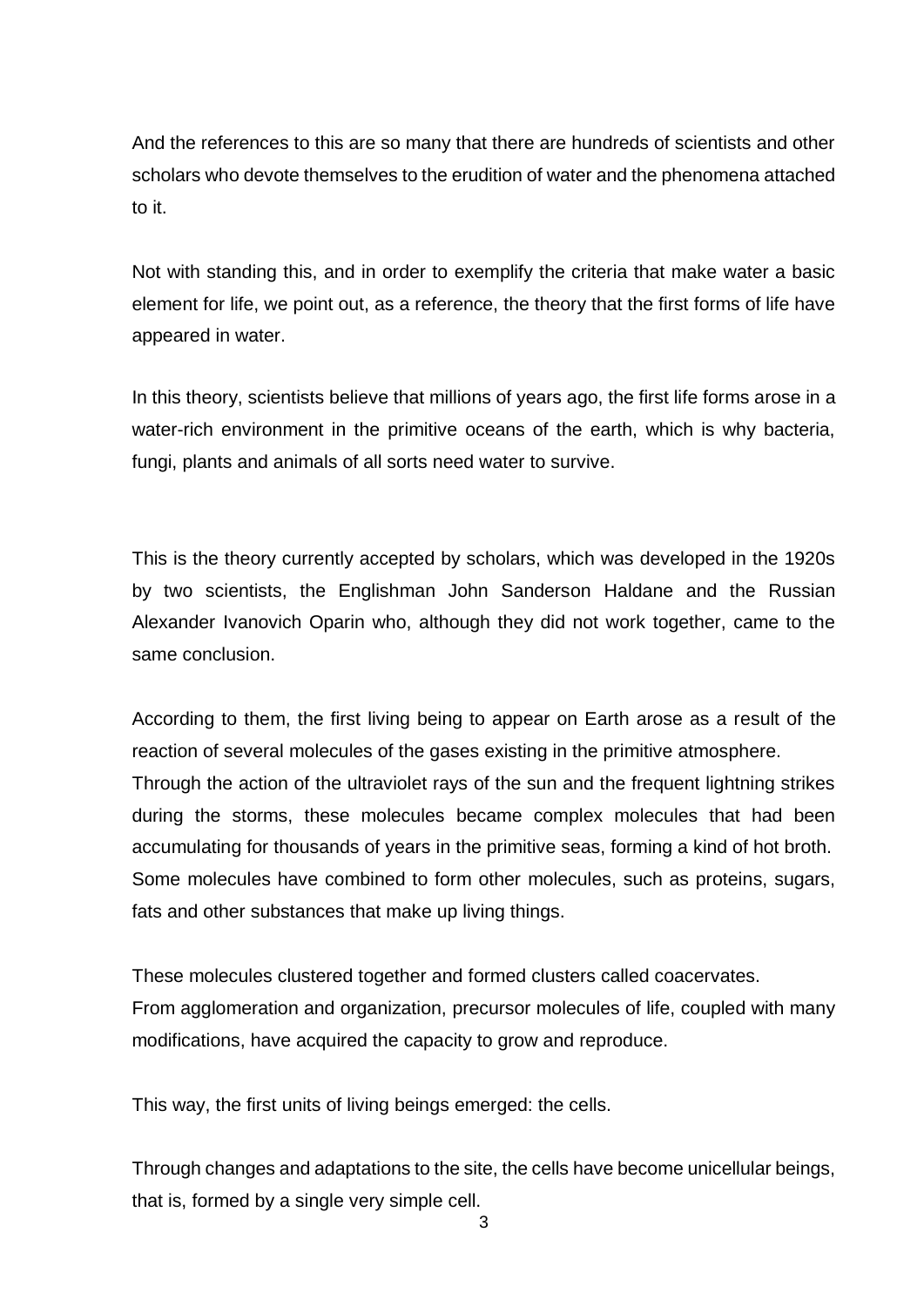Life on our planet has developed out of these primitive beings. They have differentiated more and more, depending on each other to survive. In this way, all living beings known today, including man, originated.

That is, in the face of the facts discovered by John Sanderson Haldane and Alexander Ivanovich Oparin, whose hypothesis is the most accepted today, life on earth arose from a liquid environment, that is to say, life emerged from water.

Nevertheless, water was not only the propitious medium for the birth of life, it was the responsible and main factor that allowed the formation and growth of civilizations, and, looking from this perspective, we perceive that the history of man is also the history of water and several examples of this historical union infest the textbooks, and in order to exemplify this fact, we will cite only fragments of the history of Egyptian and Sumerian civilization, which allowed for greater comfort, especially during the most difficult periods. This fact is credited to the waters of the Tigris and Euphrates rivers that minimized the work to be carried out.

The cultivation of the land in the region of the basin of these rivers is a fact credited to the human commitment and the waters, and gave excellent results, so much that the Sumerians managed to develop a way of life of their own, thanks to the abundance of the crops they obtained more food than necessary for the immediate survival and storage of this surplus gave the Sumerians some advantages at the time, such as the liberation of some individuals from farming to work with agriculture, writing, and others.

Another important example of the influence of water on the pursuit of great civilizations is the Egyptian civilization, which had its agricultural activities rationalized in the face of the distant past, so as to be better enjoyed by the Egyptian man, according to Giordani (1972, p. , p18)

> At the rhythm of the floods of the Nile, social life progressed. The fertility of the Nile valley, which caused admiration for Greek travelers, was counterbalanced, however, by various factors such as the invasion of sand dunes, the devastation of abnormal floods, prolonged droughts, and so on. To avoid these harms and to take full advantage of the favorable factors, the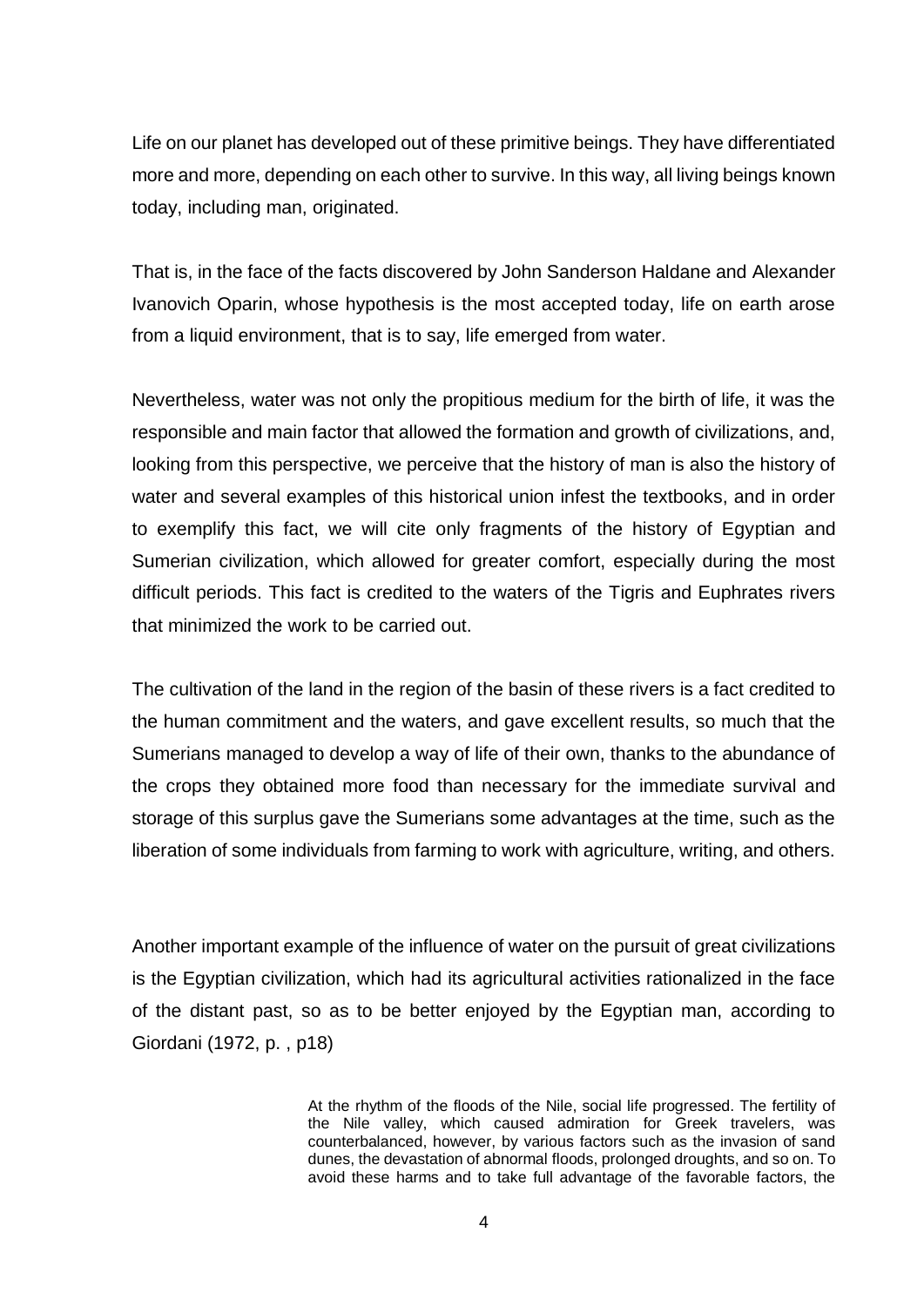Egyptians soon developed an admirable technique of controlling Nile waters by building dams, dykes, channels and reservoirs.

In view of the above, we can verify that the availability of fresh water for human consumption and for use in agriculture, always occupied a privileged place among the priorities to be considered by the old societies for the fixation in certain places.

Today the story is not different, we realize that cities with large springs present a much larger socioeconomic development than those that are not geographically benefited by water sources, or the rivers that exist there are insufficient to meet the demand of the local population.

That said, it would not be an exaggeration if we admit that water is the basic element for life. However, believing that there is someone who can refute this statement, we will go to a second hypothesis and try to imagine what the situation would look like if the water left to exist.

Early on and without sophism it is interesting to mention that our fertilization and our embryonic development take place in the water. That is, without water there would be no favorable conditions for both fertilization and embryonic development to occur, that is, there would be no fertilization of the ovum by the spermatozoid.

But suppose for some reason the sperm can fertilize the egg, even in an environment without water. As such there would be no embryonic formation, which could result in the complete absence of the fetus, since as there was no embryonic formation; there is no fetus, or irregular and deformed formation. In short, there would no longer be reproductive processes, and with that, as Melo (2011) states, "[...] all living beings would cease to exist."

Another factor that deserves to be highlighted is that in all life forms water is present and corresponds to more than 50% of the weight of each living being.

In our body, it corresponds to more than 65%, for example, a man of 70 kg is composed of about 42 liters of total water, this because about 75% of the weight of a muscle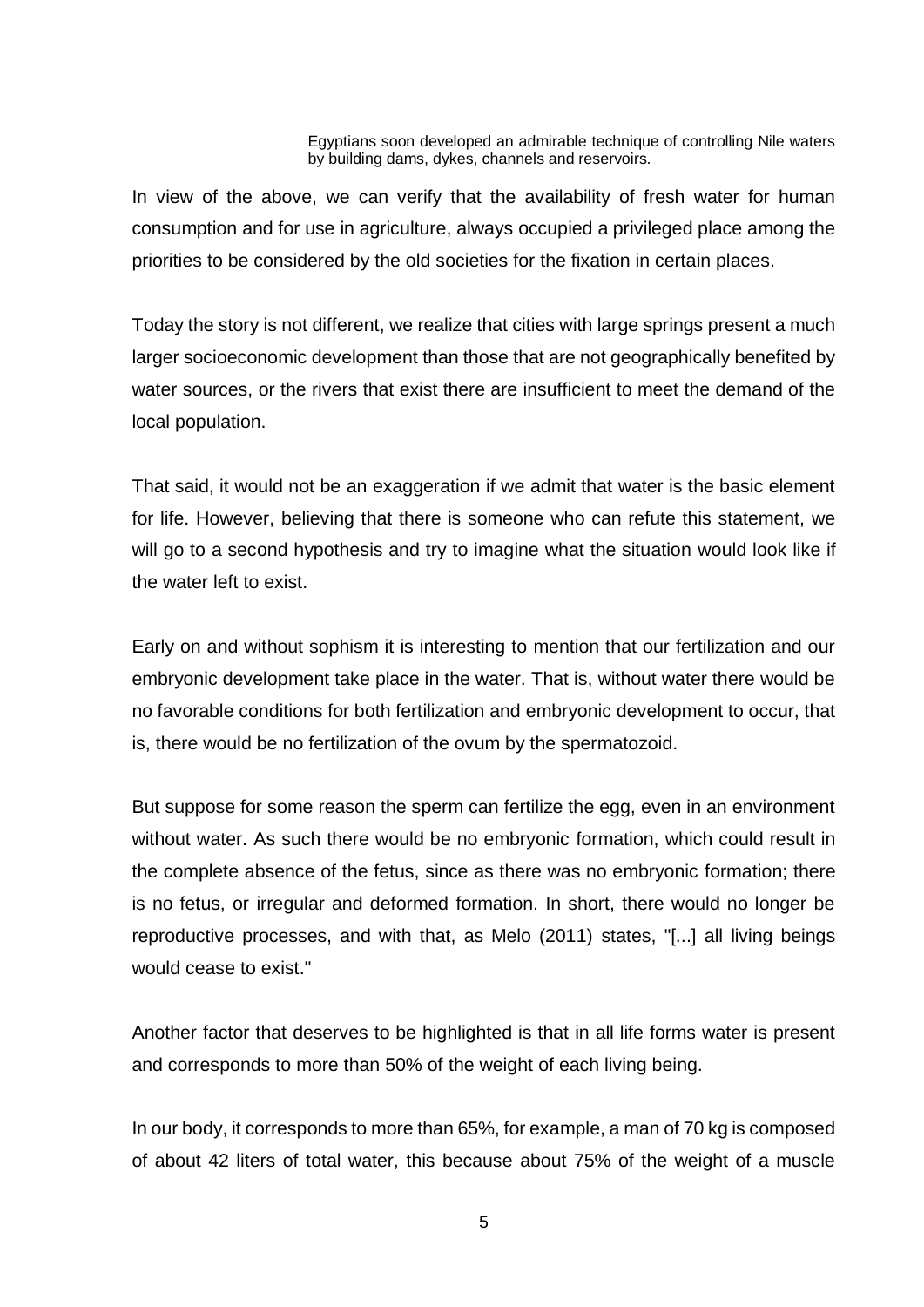consists of water, blood by turn contains 95% water, 14% body fat and 22% bone tissue.

There are cases of some beings, as in the jellyfish, water reaches 95%.

Therefore, without water our survival would certainly be compromised, since this substance is fundamental in the numerous chemical reactions that are responsible for keeping us alive.

But it is not only men who would be harmed by the absence of water, its importance goes far beyond, as either as biochemical components of living beings; as a way of life of several species or as a representative element of social and cultural values, and of course the important factor of production in the development of various economic activities, water also nurtures forests, maintains agricultural production and maintains biodiversity in the terrestrial and aquatic systems.

Therefore, it is imaginable to live without this substance which is the essential element for all living beings, for according to J.W. Maurits la Riviére, PhD in Microbiology from Delft University of Technology, The Netherlands.

> ""Water is the most characteristic constituent of the earth. Essential ingredient of life, water is perhaps the most precious resource that earth provides to mankind. Although the neglect and lack of vision of this resource are observed by the countries abroad, it is to be expected that human beings will have great respect for water, that they will maintain their natural reservoirs and safeguard their purity. In fact, the future of the human species and other species may be compromised unless there is a significant improvement in the management of terrestrial water resources. "

All this because water is an invaluable natural resource.

More than the indispensable input to production, it is a strategic resource for economic development. It is vital for maintaining the biological, geological and chemical cycles that keep ecosystems in balance.

It is also a cultural reference and a social good, indispensable to the adequate quality of life of the population..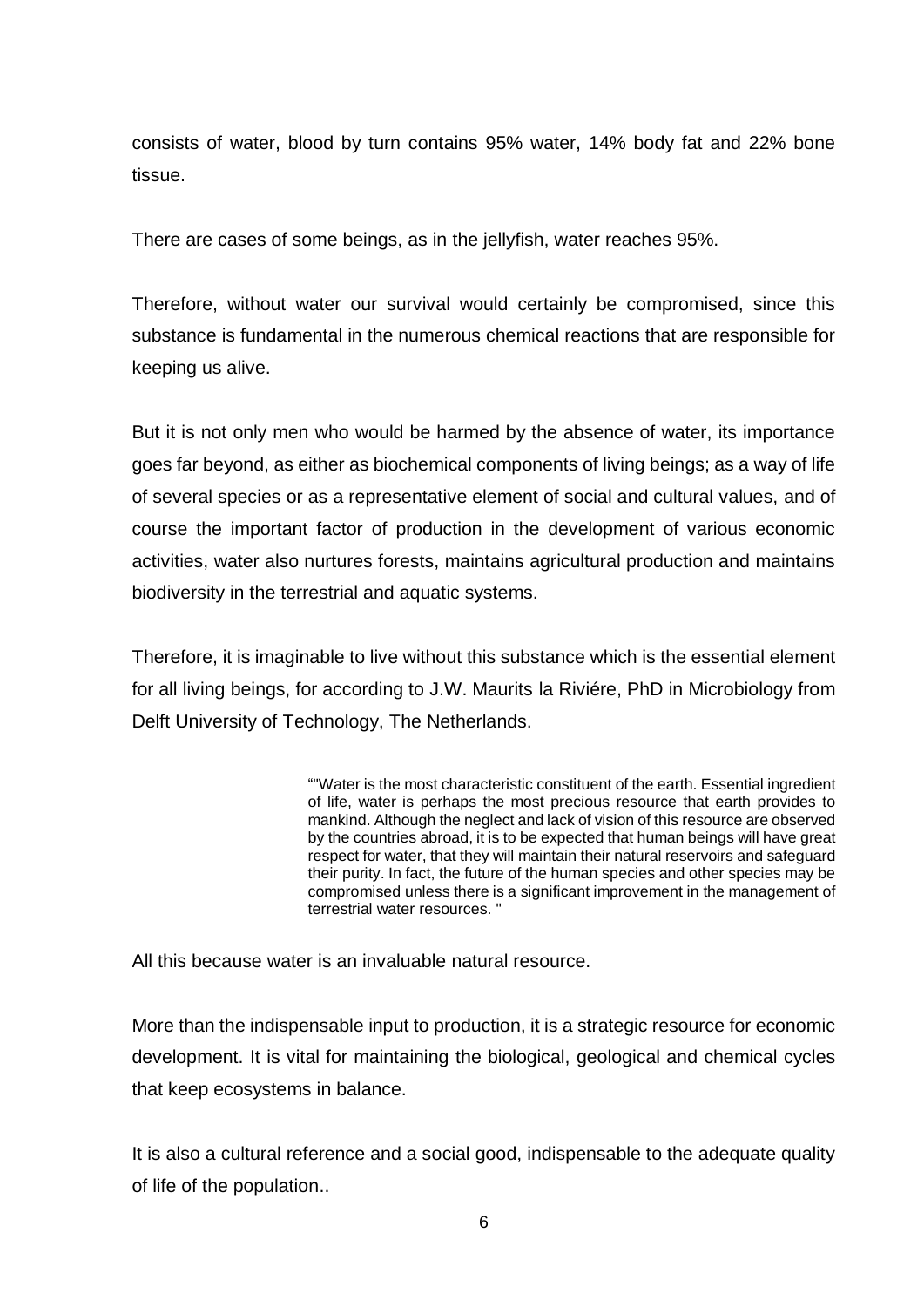Or as quoted in the Joint Declaration of Movements in Defense of Water, held in Mexico City on March 19, 2006: "[...] Water in all its forms is a common good and the access to it is fundamental and inalienable human right. Water is the greatest asset of communities, of people and humanity, the basic element of all life on our planet. "

### **3 - CONCLUSION:**

In view of the facts presented, we sought to determine the importance of water, however, we had as scope to expose its relevance not only to our body, but in all dimensions, since this liquid is responsible for all life, primary cause of existence of beings, especially that of human beings.

With this intention, we try to determine the factors that make water important, in order to try to make people aware, since although water sources are abundant, they are often poorly distributed in the supervision of the planet. In some areas, withdrawals are so high compared to supply, that surface water availability is being reduced and underground resources are rapidly depleted. This has caused serious constraints to the development of various regions, restricting human needs and degrading aquatic ecosystems.

That is, water is ending, and it is our responsibility, to take the necessary measures to avoid that liquid is completely extinguished, since as we comprehensively transcribe in that article, without water will be almost impossible to life on earth.

In view of the above, we assert a radical change of attitude in order to seek urgent solutions so that our reserve of drinking water returns to normality and we move once and for all the risk of the scarcity of this liquid, because according to the evaluation made by Prof. Wagner Ribeiro, in an interview for Eco-Debate:

"Water is seen as a source of wealth, because it is a fundamental input for agricultural and industrial production, but it is, above all, a vital substance for the reproduction of life on the planet, including the human species. Water is already seen as a commodity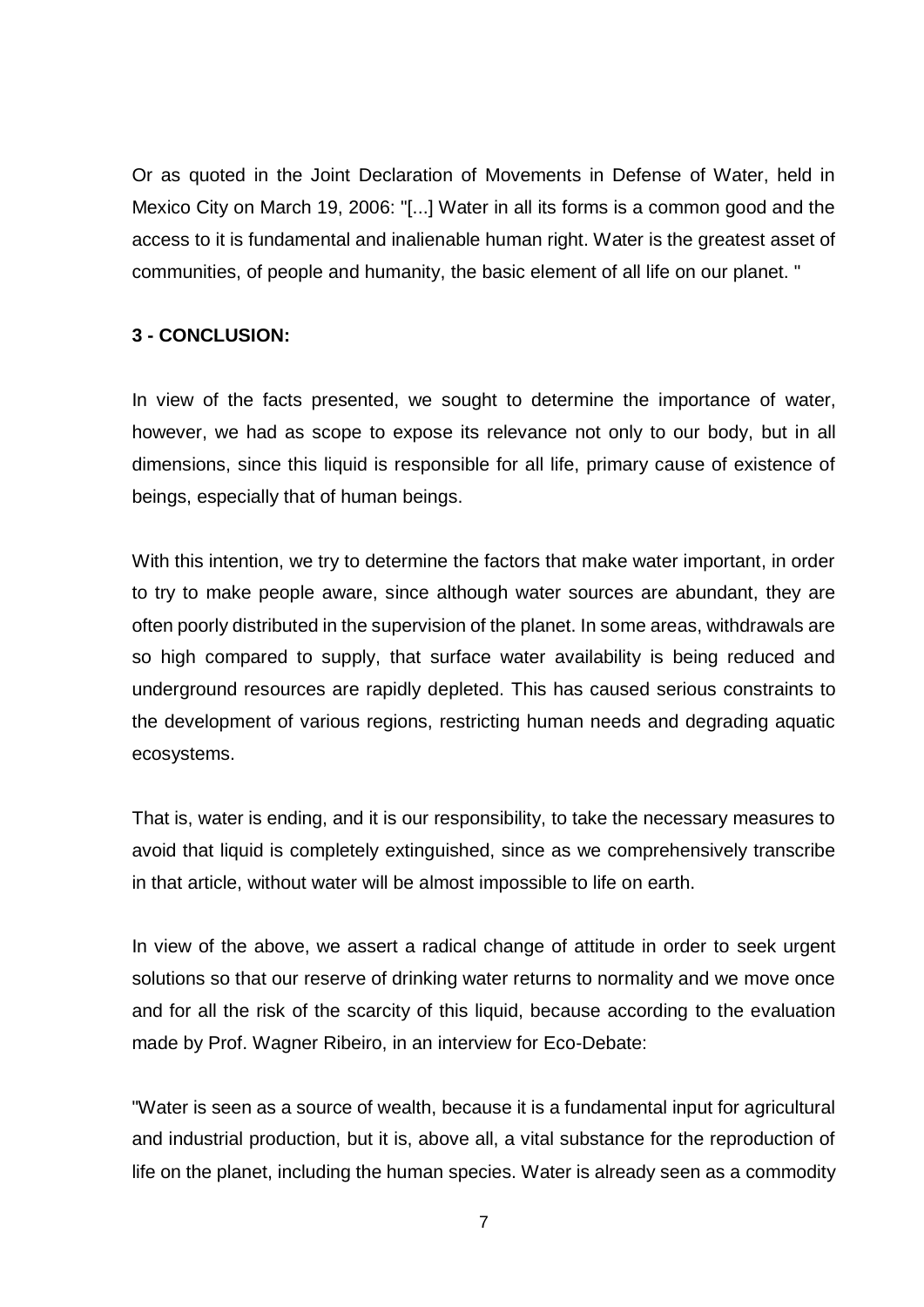in some countries of the world, including Brazil, because it charges for it, not only for the collection, treatment and distribution service, but also for water itself. "

## **REFERÊNCES:**

ÁGUA ONLINE. **Declaração Conjunta dos Movimentos em Defesa das Águas.** 2006. Disponível em: <www.aguaonline.com.br/materias. php?in=download\_direita&id=3181>. Acesso em: 29 maio 2018.

ALMEIDA, Celso Ricardo de. **Água Escassez ou Mal Uso.** 2009. 45 f. TCC (Pós-Graduação) - Curso de Pós-Graduação em Gestão Ambiental, Faculdades Integradas de Jacarepaguá, Fervedouro, 2009.

BRASIL. Ministério do Meio Ambiente. Ministério do Meio Ambiente. **Água, Meio Ambiente e Vida.** Disponível em: <http://www.mma.gov.br/port/cgmi/nossoamb/agua/agua/ndx04.html>. Acesso em: 22 maio 2018.

BRASIL. Ministério do Meio Ambiente. Ministério do Meio Ambiente. **Água, Meio Ambiente e Vida.** Disponível em:

<http://www.mma.gov.br/port/cgmi/nossoamb/agua/agua/ndx04.html>. Acesso em: 22 maio 2018.

CARDOSO, Janaína da Silva. **A água como patrimônio comum da humanidade.** 2011. Disponível em: <http://www.artigocientifico.com.br/uploads/artc\_1148738934\_84.doc>. Acesso em: 29 maio 2018.

CAPOZOLI, Capozoli.COM CIÊNCIA. **Água abundancia e escassez**. A escassez da água estimula conflitos em cinco regiões. Disponível em: http:// www.comciencia. br/reportagens/aguas/aguas11.htm. Acesso em: 02 de junho de 2018.

COMCIENCIA.BR. **Água abundância ou escassez.** 2000. Disponível em: <http://www.comciencia.br/dossies-1-72/reportagens/aguas/aguas09.htm>. Acesso em: 29 maio 2018.

ECODEBATE. **Água: vital para a reprodução da vida no planeta, entrevista com Wagner Costa Ribeiro.** 2011. Disponível em: